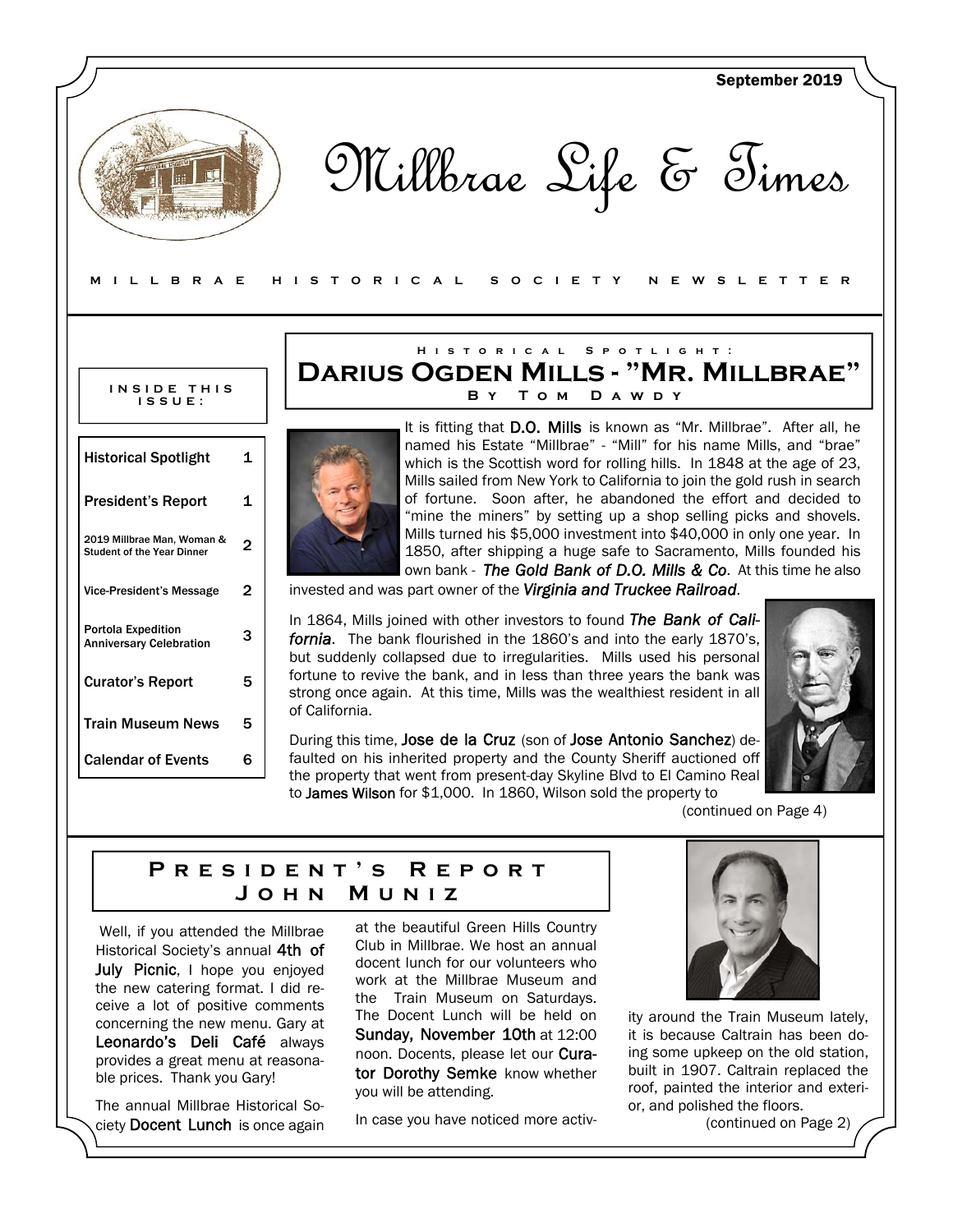### **President's Report (continued from page 1)**

 I'm excited because the Train Museum will be getting Wi-Fi service soon. I also hear that there will be a "Grand Re-Opening" of the Train Museum on Saturday, October 26. Vern Bruce has more information and some exciting news on the Train Museum in this edition of the Newsletter.

Thank you to our Second Vice-President Joe Teresi for heading up this years Millbrae Art And Wine Festival booth. The two experts on Millbrae history — Joe and Tom Dawdy  $-$  promoted the 250<sup>th</sup> anniversary of the first European sighting of San Francisco Bay by the Portolá Expedition.

In case you are wondering what the City of Millbrae is planning to do with the landscaping surrounding the Museum (not the front) and Carriage House — well so far, nothing. It is supposed to be replanted with ecofriendly landscaping, but the three bids submitted to the City by landscaping contractors exceeded the project budget. Staff recommended to hold off on awarding a contract and will revise the scope of the work. So, we will just have to wait and see what happens.

Next year, in 2020, Millbrae has two big anniversaries coming up: the fiftieth anniversary of the **Millbrae Art** and Wine Festival and the Millbrae Historical Society. We will have to plan on a big celebration for the MHS. I think that early August will be a good time. I will keep you posted in the coming months.

A special "Thank you" to MHS member Janet Fogarty for her "pro-bono" legal advice on contractual matters.

Thank you all for your service and continued support of the Millbrae Historical Society!

"The past is our key to the future" - Remember, we have three museums within the Millbrae City Limits.

#### John Muniz

Millbrae Historical Society President 2009—present

# **Millbrae Man, Woman & Student of the Year Dinner**







2019 Man of the Year Paul Larson

2019 Woman of the Year Karen Bettucchi

2019 Student of the Year Desiree Lin

## Friday, October 18 6:00 to 9:30 pm

The Millbrae Mayor's Civic Coordinating Council and the Millbrae Chamber of Commerce are proud to announce the 2019 Millbrae Man, Woman, and Student of the Year honorees. The 47<sup>th</sup> annual awards dinner honoring extraordinary community volunteers will be held on Friday, October 18<sup>th</sup> at the Green Hills Country Club. Once again this year we will be honoring three outstanding Millbrae residents for their exemplary community volunteerism. Tickets are \$55 per person. RSVPs are requested by Friday, October 11th. To request an invitation, please contact Dan Quigg at (650) 245-2185 or at cqanddq@gmail.com.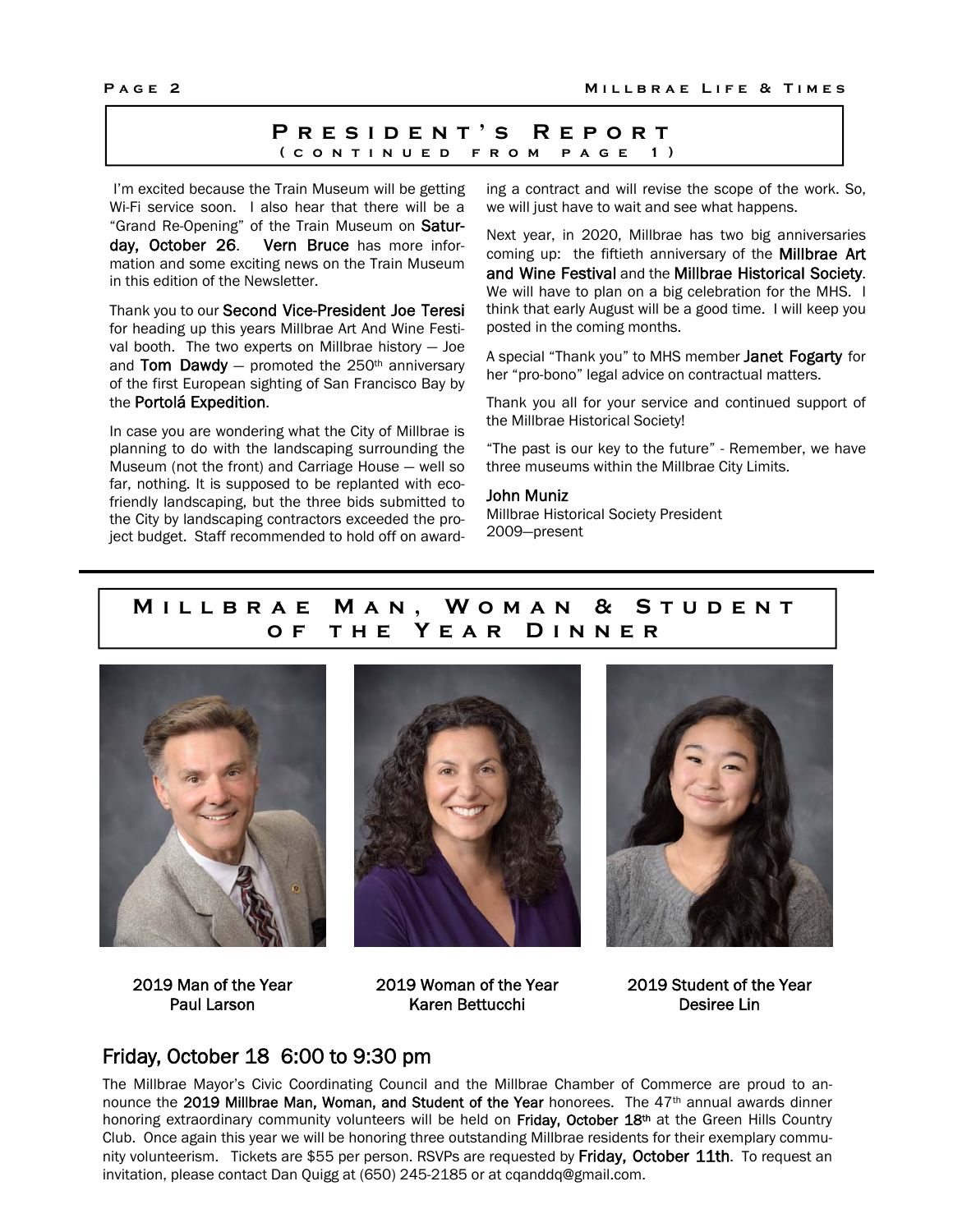### VICE-PRESIDENT'S MESSAGE PAUL LARSON

Greetings MHS Trustees, members and friends!

I was planning on writing about an interesting historical tidbit for this issue, but as of now I will write about the "elephant in the room", which is good news. On Wednesday, August 14th, I discovered that I had been named Millbrae Man of the Year! Here's how events of that day transpired: In the morning I was occupied at the **Chapel of** the Highlands with a funeral, followed by funeral arrangements in the afternoon. I had planned to attend the **Millbrae Lions Club** Board Meeting at the Chetcuti Room that evening, but because of events at the Chapel I arrived late. As the meeting progressed, Lion Past President John Muniz stepped up and quietly congratulated me, and I whispered…"for what?". He said "You don't know?" As a member of the Millbrae Man, Woman & Student of the Year Committee, he informed me of the good news and asked me to talk to Mary Vella **Treseler.** I was very surprised and grateful. After John Muniz' congratulations, I looked at my cell phone and discovered that Mary had been trying to call me all afternoon. I

stepped away from the meeting to return her call outside the Chetcuti Room. She answered right away and gave me the good news. Mary indicated that there were four nominees, and that the judges were neutral parties from out of the area who do not know the nominees. Mary told me to call **Cathy Quigg**, who would give me further instructions. I returned to the meeting and whispered to both John Muniz and Randy Sahae, who was seated beside him, about the good news from Mary (Randy had written up the nomination on behalf of the Lions Club). Randy clarified to me "you made it?" and I nodded "Yes", and her reaction was smiles with a hug! I returned to my seat and listened to the rest of the agenda items. Before the conclusion of the meeting, Lion Randy reported the good news to the group of about 30 Lions. All were pleased and vigorously shook my hand after the meeting. Every day since, I've been getting continual congratulations and happy returns.

I appreciate the honor of being selected as Millbrae Man of the Year for 2019. It was an honor just to be nominated…not only by the Millbrae Lions Club, but also by the Millbrae Historical Society and the Italian



Catholic Federation Branch 403 at Saint Dunstan's. The 2019 Man, Woman & Student of the Year Dinner will take place at Green Hills Country Club on Friday, October 18th. My congratulations to the 2019 Woman of the Year Karen Bettucchi, Student of the Year Desiree Lin, and to all the previous years' honorees.

Thank you to the members of the Man, Woman & Student of the Year Committee and to all who nominated me for your congratulations and well wishes, and to all who have the confidence to place me in this position of honor. I will do my best to represent Millbrae and our community.

Paul Larson MHS 1st Vice-President

# PORTOLA EXPEDITION 250 T H A N N I V E R S A R Y E V E N T S

Check out the following events commemorating the 250th Anniversary of the Portola Expedition's sighting of SF Bay:

Heritage Day - October 26th at the Sanchez Adobe in Pacifica. This event will celebrate the completion of the new Interpretive Center and commemorate the first contact the Ohlones had with the Spanish explorers of the Portola' Expedition and include a Speaker Forum on Ohlone-Portola sponsored by the San Mateo County Historical Association.

Ohlone-Portola' Heritage Day - November 2nd (8 am-3 pm) at the Pacifica Community Center. Commemorating 10,000 years of Ohlone settlement in San Mateo County and the 250th Anniversary of the Portola' Expedition's sighting of San Francisco Bay. Join others for an anniversary hike, fun, exhibits. View a historical display and see a film entitled Fascinating Facts Along the Path of Portola. Sponsored by the City of Pacifica and the Pacifica Historical Society.

Hike to Bay Discovery Site - November 4 (10 am - 2 pm). Join San Mateo County Historical Association President Mitch Postel for a guided hike to the Bay Discovery Site atop Sweeney Ridge. Meet at the trailhead at the top of Sneath Lane in San Bruno at 10 am. Bring a reusable water bottle, sunscreen, a hat, and sturdy shoes.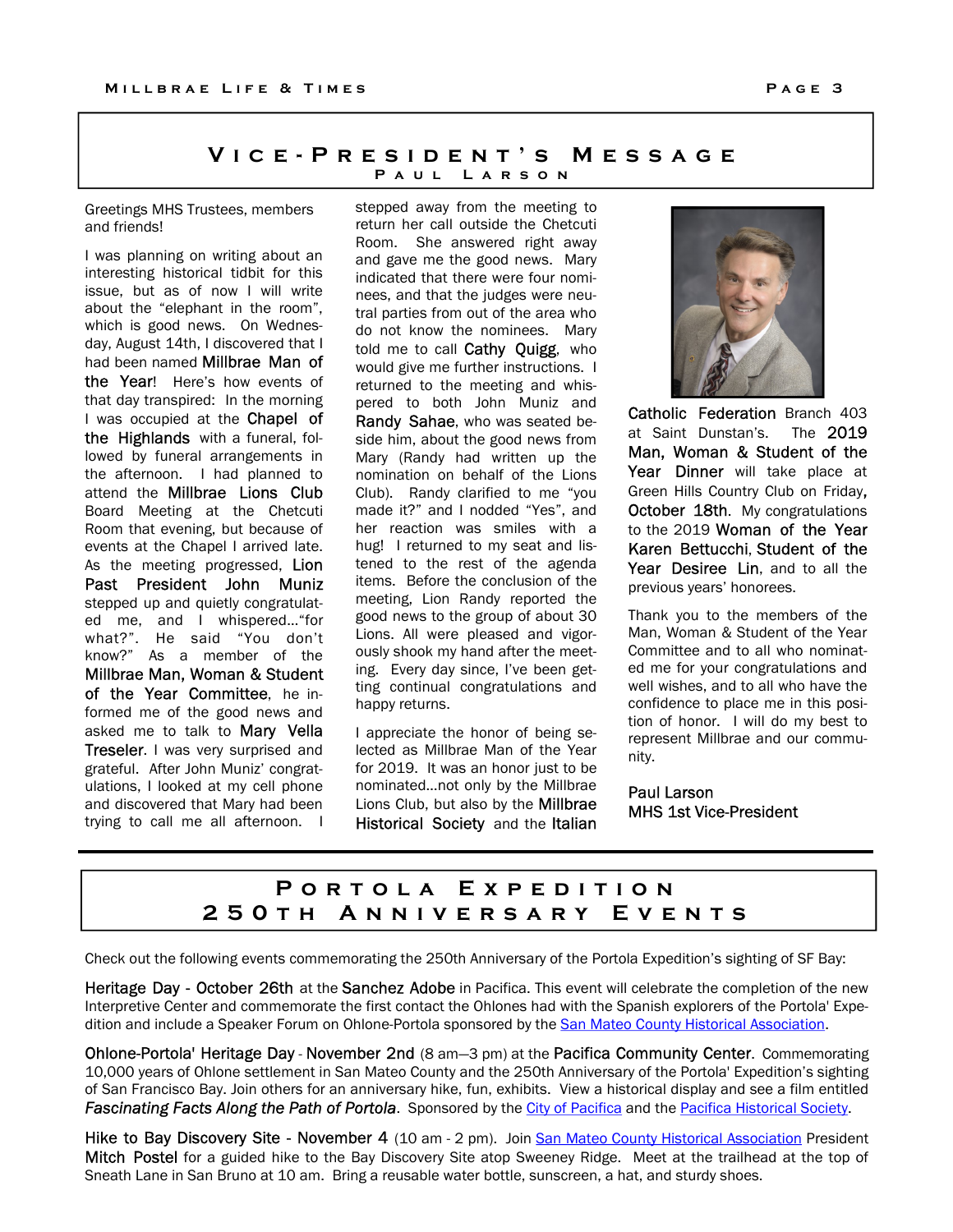## **Darius Ogden Mills - "Mr. Millbrae" (Continued from Page 1)**

D.O. Mills for \$10,000. This parcel was 1,100 acres and became a major section of Mills' future estate. Mills then acquired many acres of marshland east of El Camino Real. He partnered with San Bruno resident Alfred Green to build a dairy which they named **Millbrae Dairy.** Green ran the Dairy and built his house across Millbrae Avenue at 1 Lewis Avenue. This house still stands and is currently the oldest house in Millbrae.

Mills and his wife Jane built a small house at the base of the hills before constructing their three-story, 42-room mansion, which also had 2 elevators. This mansion was the envy of all. Mills nicknamed the mansion "Happy House". The family landscaped their estate with trees and flowers collected from throughout the world. Mills was a very keen businessman. After his move to

Millbrae, he continued his financial career as President of the Bank of California. He was also Regent and Treasurer of the University of California until 1880. He moved back to New York in the 1890's when he retired, but always spent the winter in his Millbrae home. In 1888, Mills' wife Jane died after a long illness. Mills was a widower for 22 years and died of a heart attack in his Millbrae home on Jan. 3, 1910. The gross value of Mills'



Mills Mansion early 1950's

fortune at his death was appraised at \$36,227,391. The estate was divided equally between his son Ogden and his daughter **Elizabeth**. After all the deductions, Ogden and Elizabeth were paid \$17,509,901 each.

Following the death of D.O. Mills, the family continued for several years to visit Millbrae in the spring time. The Dairy continued to operate, and the mansion was staffed to maintain the home and beautiful grounds. In 1937, Millbrae Dairy was consolidated with the **Borden Milk** Company and eventually ceased operations and was torn down.

By the end of the 1930's, the Millbrae mansion was outliving its usefulness as a vacation home for the Mills family. During World War II, the family allowed the mansion to be used to house merchant seamen on leave. By 1947, only three of the original five Mills grandchildren were alive. Two granddaughters lived in Europe, and only one lived in the States (in New York). None of them wanted the aging mansion. In January 1950, part of the Mills Estate property was obtained by the County, and Peninsula Hospital was built. A large portion of the property was then sold to a Los Angeles development syndicate headed by Paul W. Trousdale from California and Clint W. Murchison from Dallas, Texas. They paid \$3,000,000 for the 1,100 acres, which included the mansion, gardens, and lakes.

At this time the drama really started with the Mills Estate. The City of Burlingame and the newly-incorporated City of Millbrae were at odds with each other. Millbrae wanted Mills Estate to be part of their town and Burlingame wanted to annex the property. This fight went on for several more years, but there was one thing both cities and their residents agreed on - "let's save the man-





sion and the gardens and lakes". Residents of Millbrae and Burlingame fought hard with the Trousdale Construction Company, but the company was growing very impatient and wanted to get started with the project. Things got out-ofhand when the developer threw a tantrum and stormed out of Burlingame City Hall in June of 1954. Right after this happened (June 23, 1954), the mansion burned down. The flames were

June 23, 1954

over 150 feet high, and the house was burned to the ground in only two hours. The official investigation concluded that it was a workman's chainsaw that accidentally caused the fire, but most people at the time felt that because of the rapid spread of the fire and the timing of the incident with Trousdale, it was probably not accidental.

Soon after the fire, the bulldozers came right away and stripped the hills bare. Everything from the Mills Estate just became a memory. The developer named a short street "Garden Lane" where the world-famous gardens were and built some apartment buildings on it.

I found this quote from the late Frank Stranger (a local historian): "The property that was finally divided was not the Mills Estate as we knew it, for it had ceased to exist. It vanished without a trace, leaving only a leveled plain of bare clay. There can be no better example of what not to do where historic values are concerned"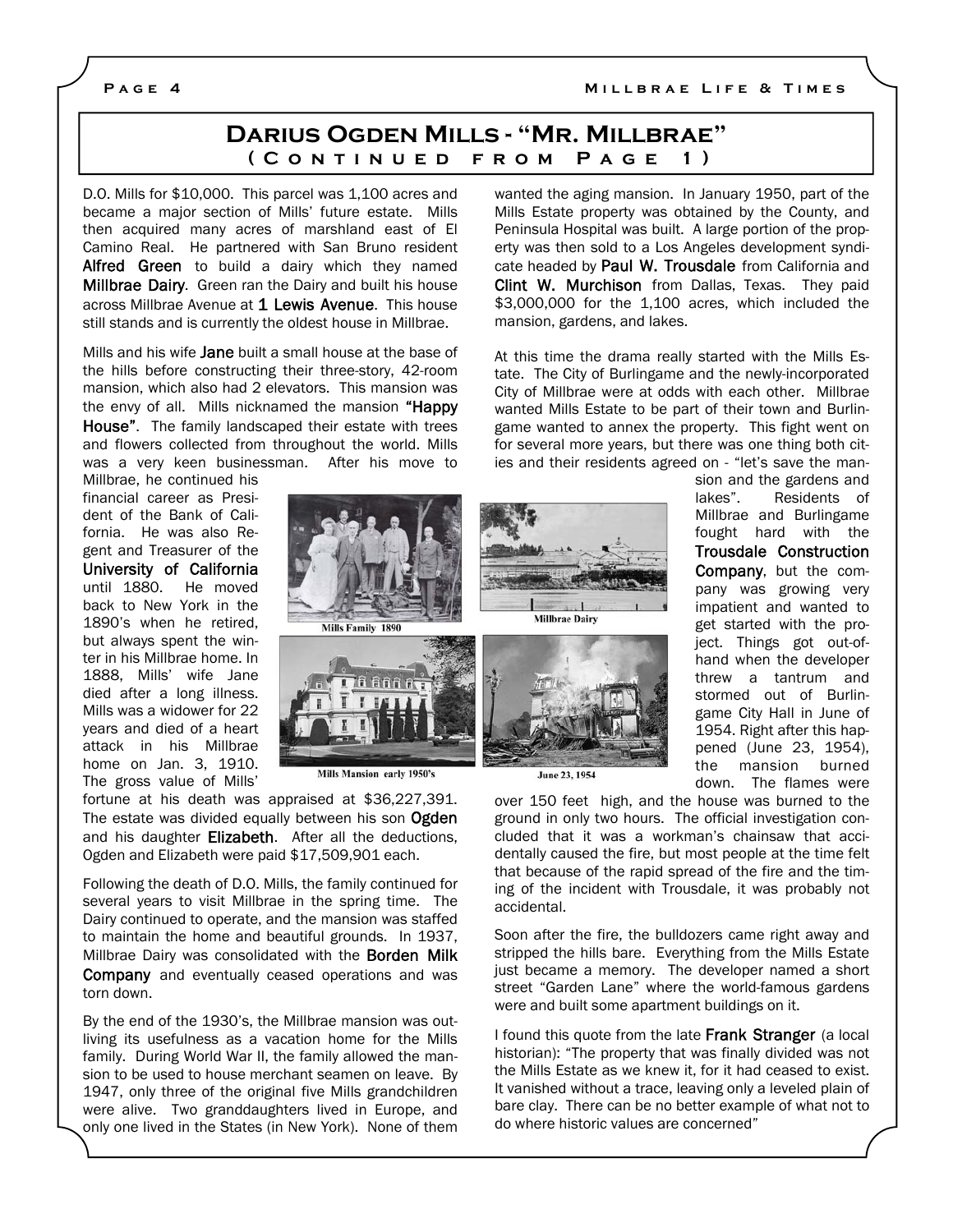## **CURATOR'S REPORT**  DOROTHY

It was wonderful seeing all the members with friends and family who attended our 4th of July Picnic Celebration! The change in menu was delicious. Our thanks to all who helped and to those who donated raffle prizes.

 Welcome to new members Michael & Janet Henretty and new Lifetime Members Dean & Helen Woo.

Doris Morse has recently joined our hard-working, dedicated group of docents at the Millbrae Museum. Ĩ

 It is our policy to occasionally honor and thank our docents with a luncheon. We will be holding this year's event on Sunday, November 10th at Green Hills Golf and Country Club at 12 noon. If you are interested in hearing more about becoming a do-



cent and would like to join us, please call the Museum at (650) 692-5786 and leave a message. We will return your call. The luncheon is free for docents; guests are asked to pay \$35.

## Dorothy Semke

Millbrae Museum Curator

#### **Train Museum News Elizabeth furber, editor Vern bruce, reporter**

#### Hello everyone!

We have a Grand Re-Opening date of Saturday, October 26 for our restored Train Museum!! The only things left for the restoration are the repainting of the office and putting back the displays, photos, and artifacts. We will have a completely new working telegraph display, along with many other new Museum interpretations. Again we thank Seth Worden of Transit America

(subcontractor to Caltrain) for getting all of the restoration efforts done in an efficient manner, as well as our volunteers for setting up the new displays, moving everything back and forth, etc.

We thank the following volunteers for their efforts as docents and volunteers that have given their time on the above and other numerous projects: Joseph Bonavia, Charlie Hegarty, Richard Kennedy, Jay King, Jorge



Quesada, Peter Sheerin, and Vern Bruce.

We hope to see you all in Saturday, October 26 at 12:00 noon for the Grand Re-Opening!!

Vernon Bruce Reporter

## Please patronize our Millbrae Historical Society Lifetime Business Members: